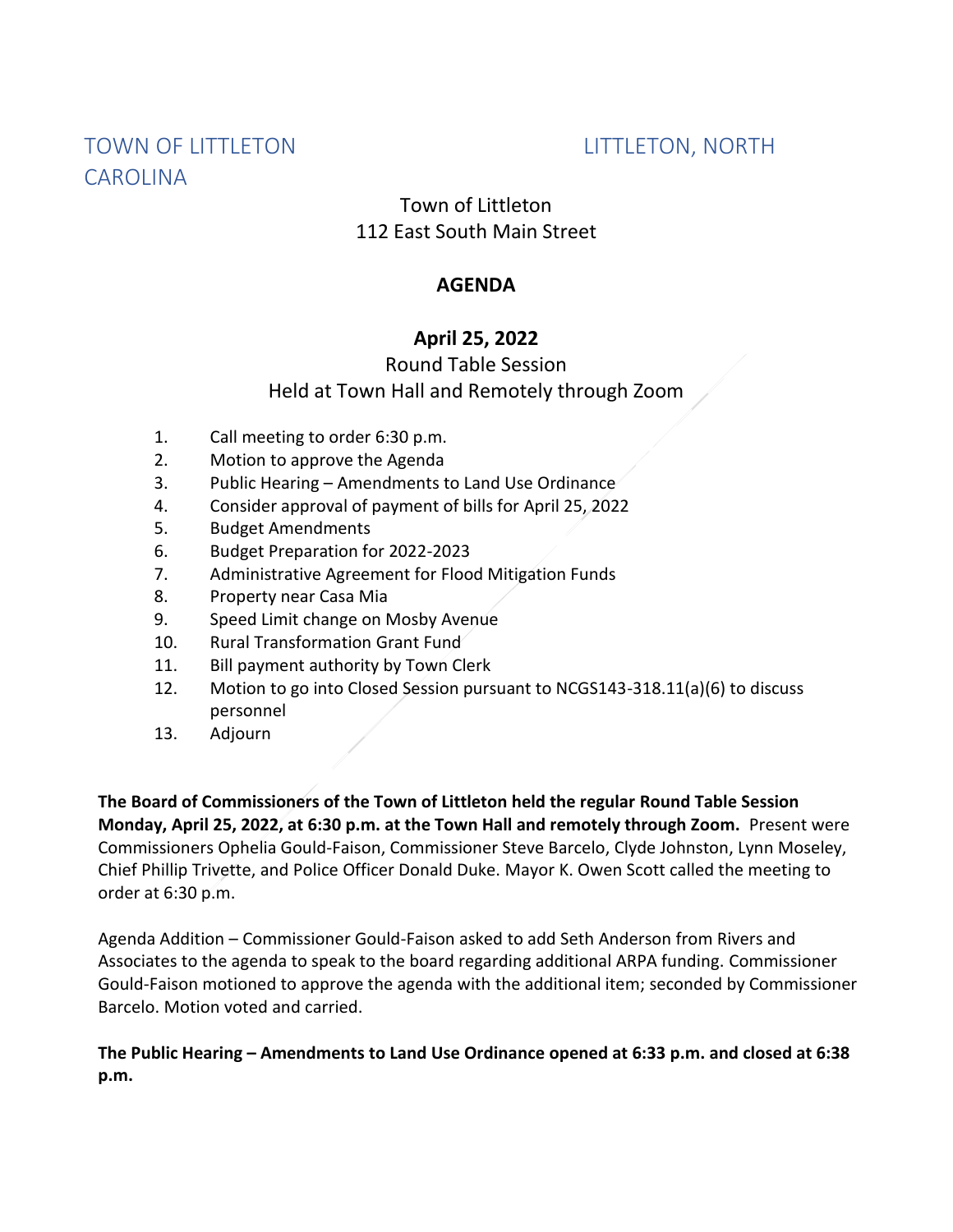**Consider approval of payment of bills for April 25, 2022** – Commissioner Barcelo made a motion; seconded by Commissioner Johnston to approve the bills as presented. Motion voted and carried. A copy of the bills is hereby incorporated into the minutes.

**Budget Amendments** – None at this time.

**Additional ARPA Funding Opportunity –** Seth Anderson from Rivers and Associates informed the board that the wastewater plant improvement application for additional ARPA funds is almost completed. Mr. Anderson noted that we are hoping to receive ARPA funds for this project, but if the town does not receive the funds we can apply for NC State SRS loan funds. The town would be responsible for a total of \$750,000 if we receive the loan. This would be payable back to the State at 0% interest for 20 years. This is Mr. Andersons recommendation. Commissioner Barcelo made a motion to follow Mr. Anderson's recommendations; seconded by Commissioner Gould-Faison. Motion voted and carried.

**Budget Preparation for 2022-2023 –** The board discussed setting a date to have a special call meeting to discuss at length the budget for the next financial year. Those special call meeting dates are May 16<sup>th</sup> and May 23<sup>rd</sup> at 6:30pm at Town Hall. Motion made by Commissioner Moseley; seconded by Commissioner Barcelo. Motion voted and carried. Public notice will be posted.

**Administrative Agreement for Flood Mitigation Funds** – Mayor Scott noted that this item will be tabled at this time. We are waiting on an updated agreement from Halifax county.

**Property by Casa Mia –** Commissioner Barcelo noted that he spoke with the town attorney on the process on selling this property. The attorney did state that the board can motion to allow the construction begin on the property while the selling process is going on. We will need to post on the property that the town is selling it and also put a notice in the newspaper. Motion was made by Commissioner Moseley to allow construction to begin; seconded by Commissioner Barcelo. Commissioner Gould-Faison apposed. Motion voted and carried.

**Speed Limit change on Mosby Avenue –** Commissioner Barcelo informed the board that the NCDOT will be changed the speed limit on Mosby Avenue from 35mph to 25mph.

**Public Hearing Date for Land Use Plan –** Mayor Scott stated that the board needs to set a date for a public hearing to discuss the Land Use plan. Motion was made by Commissioner Moseley to set the public hearing for Land Use Plan for June 13, 2022; seconded by Commissioner Johnston. Motion voted and carried.

**Public Hearing Date for Zoning Map Changes –** Mayor Scott stated that the board needs to set a date for the public hearing to discuss zoning map changes. Motion was made by Commissioner Barcelo to set the public hearing for zoning map changes for June 13, 2022; seconded by Commissioner Moseley. Motion voted and carried.